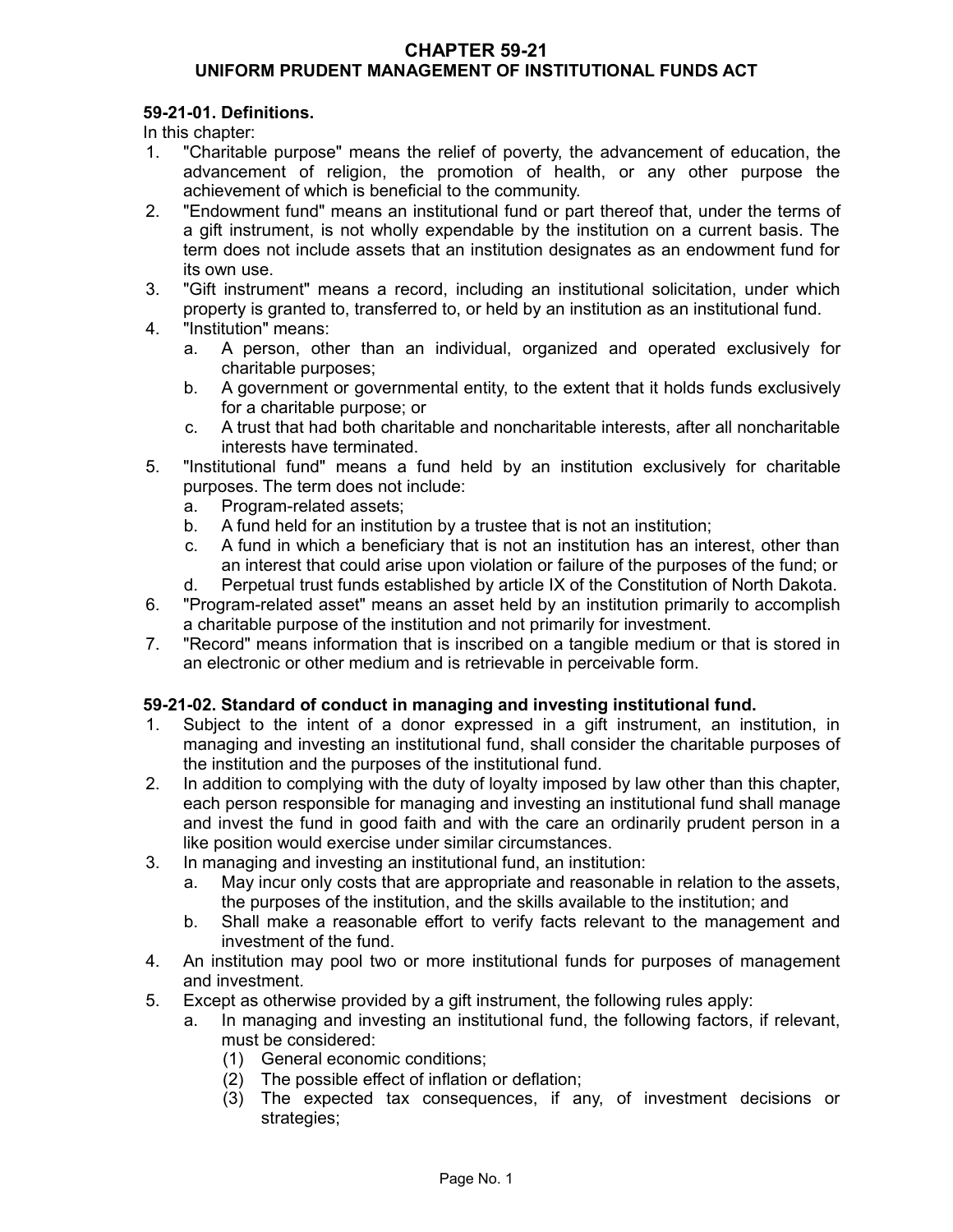- (4) The role that each investment or course of action plays within the overall investment portfolio of the fund;
- (5) The expected total return from income and the appreciation of investments;
- (6) Other resources of the institution;
- (7) The needs of the institution and the fund to make distributions and to preserve capital; and
- (8) An asset's special relationship or special value, if any, to the charitable purposes of the institution.
- b. Management and investment decisions about an individual asset must be made not in isolation but rather in the context of the institutional fund's portfolio of investments as a whole and as a part of an overall investment strategy having risk and return objectives reasonably suited to the fund and to the institution.
- c. Except as otherwise provided by law other than this chapter, an institution may invest in any kind of property or type of investment consistent with this section.
- d. An institution shall diversify the investments of an institutional fund unless the institution reasonably determines that, because of special circumstances, the purposes of the fund are better-served without diversification.
- e. Within a reasonable time after receiving property, an institution shall make and carry out decisions concerning the retention or disposition of the property or to rebalance a portfolio, in order to bring the institutional fund into compliance with the purposes, terms, and distribution requirements of the institution as necessary to meet other circumstances of the institution and the requirements of this chapter.
- f. A person that has special skills or expertise, or is selected in reliance upon the person's representation that the person has special skills or expertise, has a duty to use those skills or that expertise in managing and investing institutional funds.

### **59-21-03. Appropriation for expenditure or accumulation of endowment fund - Rules of construction.**

- 1. Subject to the intent of a donor, as expressed in the gift instrument and subject to subsection 4, an institution may appropriate for expenditure or accumulate so much of an endowment fund as the institution determines is prudent for the uses, benefits, purposes, and duration for which the endowment fund is established. Unless stated otherwise in the gift instrument, the assets in an endowment fund are donor-restricted assets until appropriated for expenditure by the institution. In making a determination to appropriate or accumulate, the institution shall act in good faith, with the care that an ordinarily prudent person in a like position would exercise under similar circumstances, and shall consider, if relevant, the following factors:
	- a. The duration and preservation of the endowment fund;
	- b. The purposes of the institution and the endowment fund;
	- c. General economic conditions;
	- d. The possible effect of inflation or deflation;
	- e. The expected total return from income and the appreciation of investments;
	- f. Other resources of the institution; and
	- g. The investment policy of the institution.
- 2. To limit the authority to appropriate for expenditure or accumulate under subsection 1, a gift instrument specifically must state the limitation.
- 3. Terms in a gift instrument designating a gift as an endowment, or a direction or authorization in the gift instrument to use only income, interest, dividends, or rents, issues, or profits, or to preserve the principal intact, or words of similar import create an endowment fund of permanent duration unless other language in the gift instrument limits the duration or purpose of the fund and do not otherwise limit the authority to appropriate for expenditure or accumulate under subsection 1.
- 4. The appropriation for expenditure in any year of an amount greater than seven percent of the fair market value of an endowment fund, calculated on the basis of market values determined at least quarterly and averaged over a period of not less than three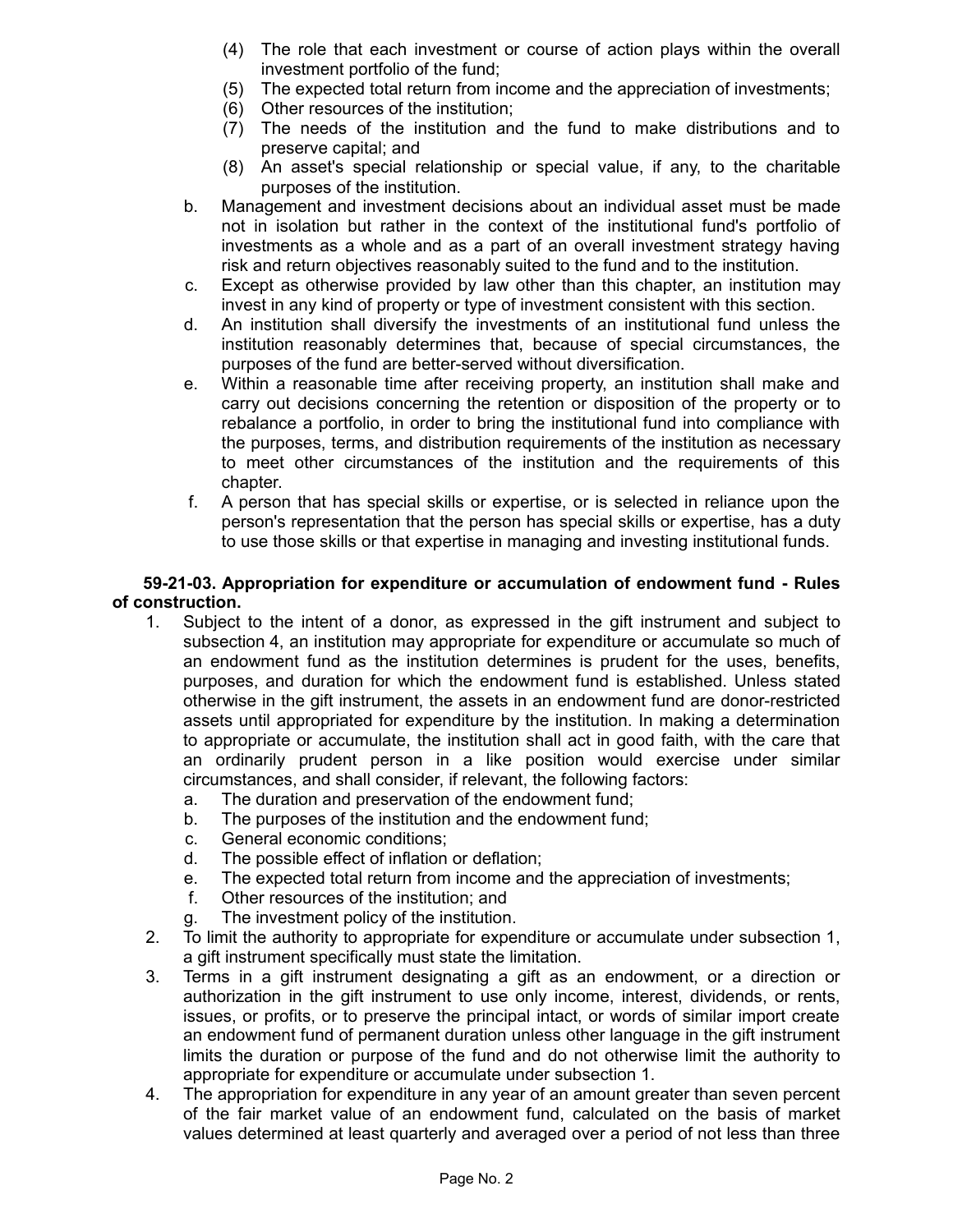years immediately preceding the year in which the appropriation for expenditure is made, creates a rebuttable presumption of imprudence. For an endowment fund in existence for fewer than three years, the fair market value of the endowment fund must be calculated for the period the endowment fund has been in existence. This subsection does not:

- a. Apply to an appropriation for expenditure permitted under law other than this chapter or by the gift instrument; or
- b. Create a presumption of prudence for an appropriation for expenditure of an amount less than or equal to seven percent of the fair market value of the endowment fund.

### **59-21-04. Management and investment functions - Delegation.**

- 1. Except as otherwise provided in a gift instrument or by law other than this chapter, an institution may delegate to an external agent the management and investment of an institutional fund to the extent that an institution could prudently delegate under the circumstances. An institution shall act in good faith, with the care that an ordinarily prudent person in a like position would exercise under similar circumstances, in:
	- a. Selecting an agent;
	- b. Establishing the scope and terms of the delegation, consistent with the purposes of the institution and the institutional fund; and
	- c. Periodically reviewing the agent's actions in order to monitor the agent's performance and compliance with the scope and terms of the delegation.
- 2. In performing a delegated function, an agent owes a duty to the institution to exercise reasonable care to comply with the scope and terms of the delegation.
- 3. An institution that complies with subsection 1 is not liable for the decisions or actions of an agent to which the function was delegated.
- 4. By accepting delegation of a management or investment function from an institution that is subject to the laws of this state, an agent submits to the jurisdiction of the courts of this state in all proceedings arising from or related to the delegation or the performance of the delegated function.
- 5. An institution may delegate management and investment functions to its committees, officers, or employees as authorized by law.

# **59-21-05. Release or modification of restrictions on management, investment, or purpose.**

- 1. If the donor consents in a record, an institution may release or modify, in whole or in part, a restriction contained in a gift instrument on the management, investment, or purpose of an institutional fund. A release or modification may not allow a fund to be used for a purpose other than a charitable purpose of the institution.
- 2. The court, upon application of an institution, may modify a restriction contained in a gift instrument regarding the management or investment of an institutional fund if the restriction has become impracticable or wasteful, if it impairs the management or investment of the fund, or if, because of circumstances not anticipated by the donor, a modification of a restriction will further the purposes of the fund. The institution shall notify the attorney general of the application. The court shall provide the attorney general with the opportunity to be heard. To the extent practicable, any modification must be made in accordance with the donor's probable intention.
- 3. If a particular charitable purpose or a restriction contained in a gift instrument on the use of an institutional fund becomes unlawful, impracticable, impossible to achieve, or wasteful, the court, upon application of an institution, may modify the purpose of the fund or the restriction on the use of the fund in a manner consistent with the charitable purposes expressed in the gift instrument. The institution shall notify the attorney general of the application, and the court shall provide the attorney general with the opportunity to be heard.
- 4. If an institution determines that a restriction contained in a gift instrument on the management, investment, or purpose of an institutional fund is unlawful, impracticable,